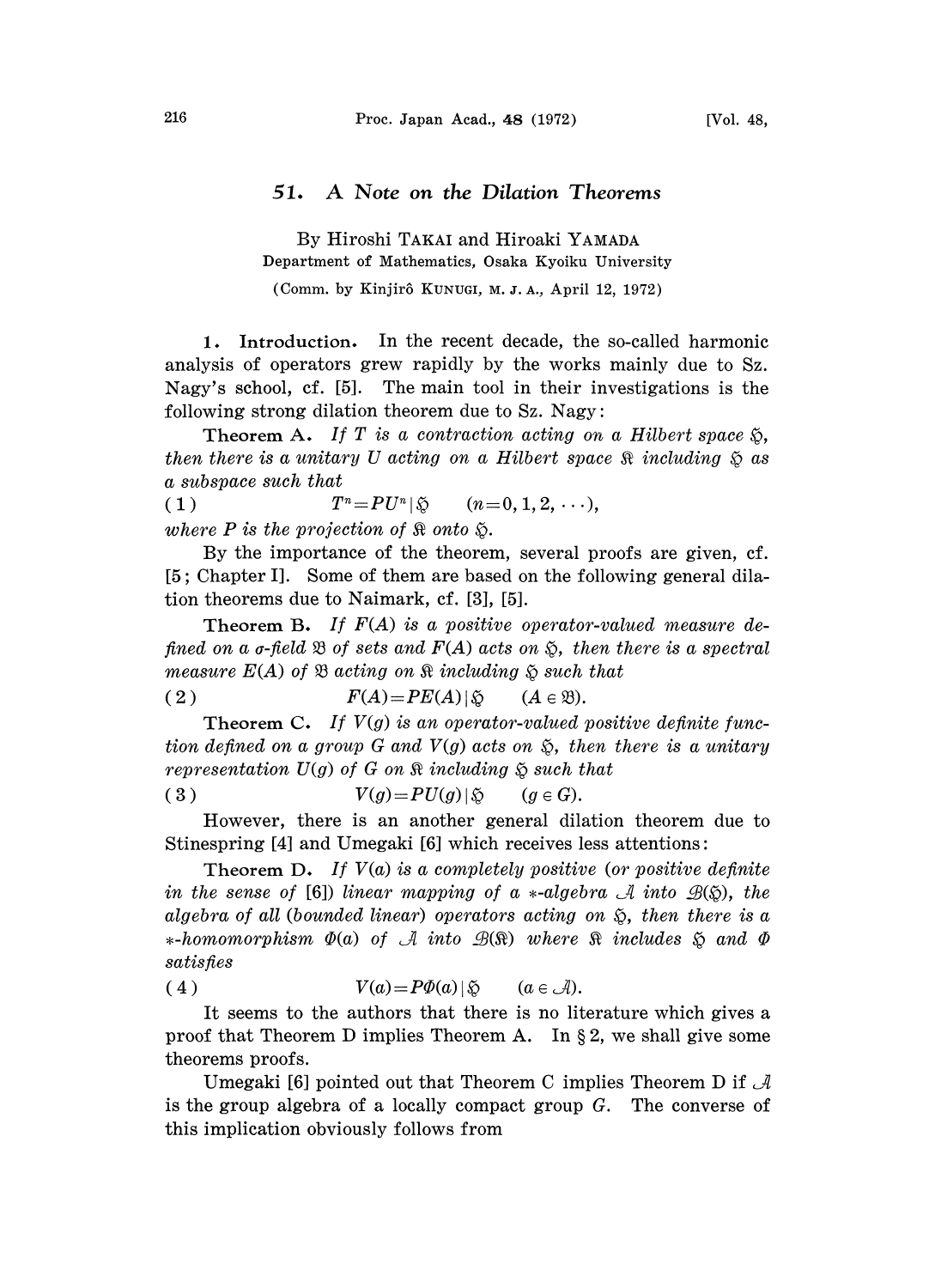Dilation Theorems 217

No. 
$$
4
$$

(5) 
$$
V(a) = \int_{G} a(g)V(g)dg \qquad (a \in L^{1}(G)).
$$

Hence, Theorems C and D are equivalent if  $G$  is locally compact.

In §3, we shall show that Theorems B and D are equivalent if  $\mathcal A$ is abelian by the help of the following theorem due to Stinespring  $[4]$ :

Theorem E. If  $\mathcal A$  is abelian, then the complete positivity of V coincides with the usual positivity.

2. Implication. Here we shall show

Theorem 1. Theorem  $D$  implies Theorem  $A$ .

Let  $\mathcal A$  be the algebra of all (complex valued) functions on [0,  $2\pi$ ] with absolutely summable Fourier coefficients; the multiplication of  $\mathcal A$ is the convolution,  $*$ -operation is given by

$$
f^*(\theta) = \sum_{n=-\infty}^{\infty} \alpha_{-n}^* e^{in\theta}
$$

and the norm is given by

$$
||f||=\sum_{n=-\infty}^{\infty}|\alpha_n|,
$$

for

$$
f(\theta) = \sum_{n=-\infty}^{\infty} \alpha_n e^{in\theta}.
$$

Obviously  $\mathcal A$  is isometrically isomorphic to the group algebra  $l^1(Z)$  of the group Z of all integers.

Let T be a contraction on  $\tilde{\varphi}$ . Then we can define a linear map V of  $\mathcal A$  into  $\mathcal B(\mathfrak{H})$  by

(6) 
$$
V(f) = \sum_{n=-\infty}^{\infty} \alpha_n T^{(n)} \quad \text{for } f = \sum_{n=-\infty}^{\infty} \alpha_n e^{in\theta} \in \mathcal{A},
$$

where

(7) 
$$
T^{(n)} = \begin{cases} T^n & (n > 0) \\ I & (n = 0) \\ T^{*1}n! (n < 0). \end{cases}
$$

For any positive element  $f \in \mathcal{A}$  and  $x \in \mathfrak{D}$ , we have

$$
(V(f)x \,|\, x) = \sum_{n=-\infty}^{\infty} \alpha_n(T^{(n)}x \,|\, x) = \alpha_0 ||x||^2 + 2 \operatorname{Re} \sum_{n=1}^{\infty} \alpha_n(T^n x \,|\, x).
$$

By the theorem of Herglotz-Bochner, we have

$$
\alpha_n = \int_0^{2\pi} e^{in\theta} d\mu(\theta) \qquad (n \ge 1),
$$

so that we have

(8) 
$$
(V(f)x | x) = ||x||^{2} + 2 \operatorname{Re} \sum_{n=1}^{\infty} (T^{n}x | x) \int_{0}^{2\pi} e^{in\theta} d\mu(\theta).
$$

Now, we shall employ at technique due to Foias  $[2]$ : For every complex number z with  $0 \leq |z| < 1$ , we have

Re 
$$
[I + 2 \sum_{n=1}^{\infty} (zT)^n]
$$
 = Re  $(I + zT)(I - zT)^{-1} \ge 0$ ,

so that we have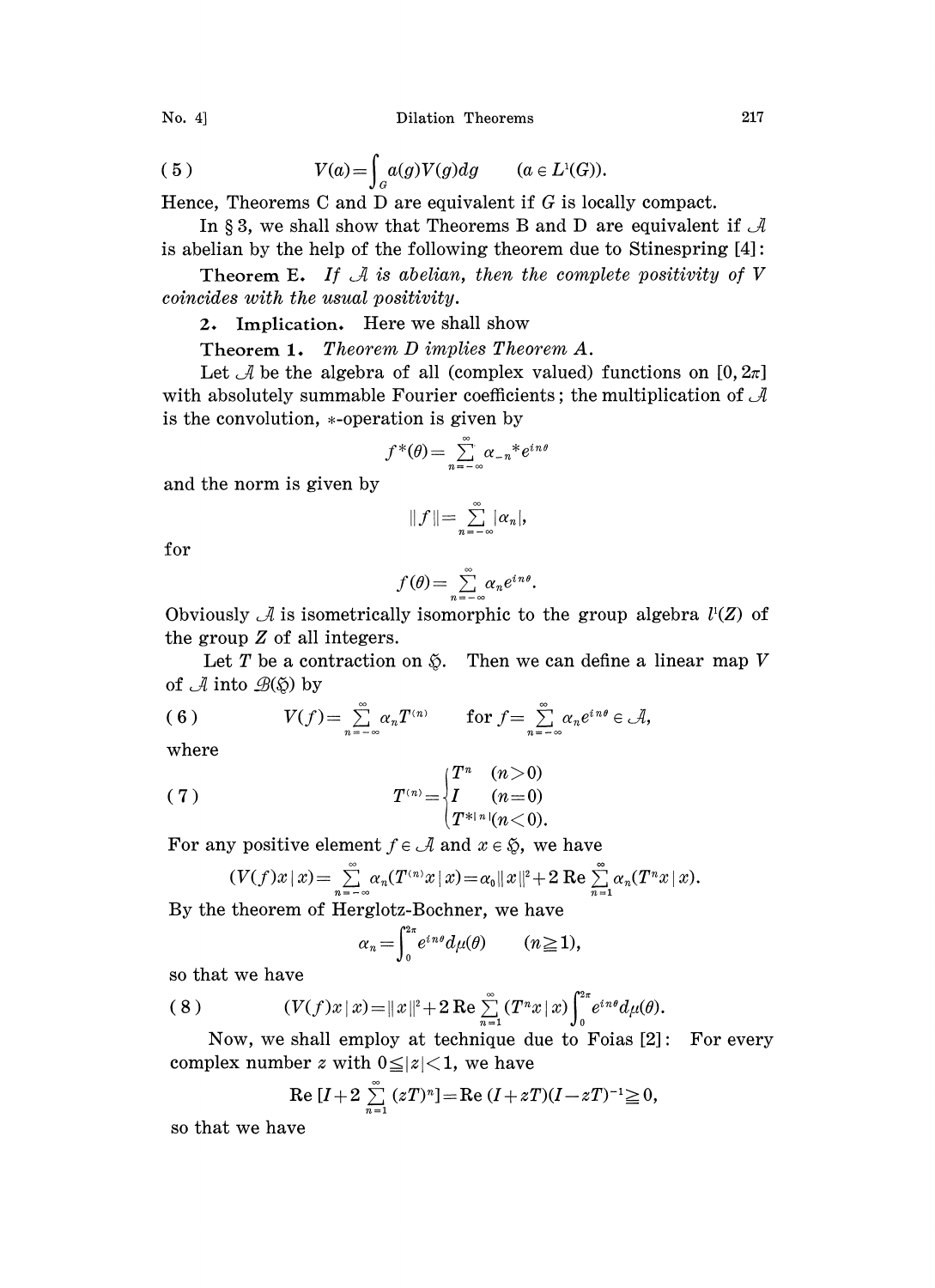$$
||x||^2+2 \operatorname{Re} \sum_{n=1}^{\infty} (T^n x \, | \, x) r^n e^{in\theta} \geq 0,
$$

for  $0 \le r < 1$  and  $0 \le \theta \le 2\pi$ . Hence, integrating, we have

$$
||x||^2+2 \operatorname{Re} \sum_{n=1}^{\infty} (T^n x |x) r^n \int_0^{2\pi} e^{in\theta} d\mu(\theta) \geq 0,
$$

for every  $0 \le r < 1$ . Tending r to 1, we have  $V(f) \ge 0$  by (8).

We shall now utilize Theorem E. Although Theorem E is proved for  $C^*$ -algebras, we can modify the proof of Stinespring in our present setting. Hence we can conclude that  $V$  is positive definite.

Applying Theorem D, we have a \*-homomorphism  $\Phi$  of  $\mathcal A$  into  $\mathcal{B}(\mathbb{R})$  such that  $V(f) = P\Phi(f) | \mathfrak{D}$  for any  $f \in \mathcal{A}$ . Let us put  $U = \Phi(e^{i\theta}).$ 

U is clearly a unitary operator acting on  $\Re$ , and we have (1).

Our second proof is similar to that of Sz. Nagy-Foias [5; p. 27f]. Let  $\mathcal A$  and V be as in the above. Let  $\mathcal A_0$  be the set of all functions in  $\mathcal A$  whose coefficients vanish up to finite numbers.  $\mathcal A_0$  is a  $*$ -subalgebra of  $\mathcal{A}$ . We shall try to prove directly the complete positiveness of  $V$ . For  $x_1, \dots, x_n$  and  $f_1, \dots, f_n$ , where

$$
f_k(\theta) = \sum_{j=-\infty}^{\infty} \alpha_j^{(k)} e^{i j \theta} \in \mathcal{A}_0,
$$

we have

$$
D = \sum_{k,m=1}^{n} (V(f_m^* * f_k)x_k | x_m)
$$
  
= 
$$
\sum_{k,m=1}^{n} \sum_{s,t=-\infty}^{\infty} \alpha_s^{(m)*} \alpha_t^{(k)} (T^{(t-s)}x_k | x_m)
$$
  
= 
$$
\sum_{s,t=-\infty}^{n} (T^{(t-s)}y_t | y_s)
$$

where

$$
y_t = \sum_{k=1}^n \alpha_k^{(k)} x_k.
$$

(Replacing  $y_t$  by  $y_{t+c}$  if necessary, we may assume that  $y_t=0$  for  $t<0$ ). If we put

$$
z_t = \sum_{t \leq s} T^{s-t} y_s,
$$

then we have

$$
D = \sum_{s,t \geq 0} (T^{(t-s)}(z_t - T z_{t+1}) \, | \, (z_s - T z_{s+1}))
$$
  
= 
$$
\sum_{s,t \geq 0} (D(t,s) z_t \, | \, z_s),
$$

where

$$
D(t,s) = \begin{cases} I - T^*T & (t=s \ge 1) \\ I & (t=s=0) \\ 0 & \text{(otherwise).} \end{cases}
$$

Therefore we have

$$
D\!=\!\|z_{\scriptscriptstyle 0}\|^{\scriptscriptstyle 2} \!+\! \textstyle \sum\limits_{t\geq 1}\left((I\!-\!T^*T)z_t\,|\,z_t\right)\!\geq\! 0,
$$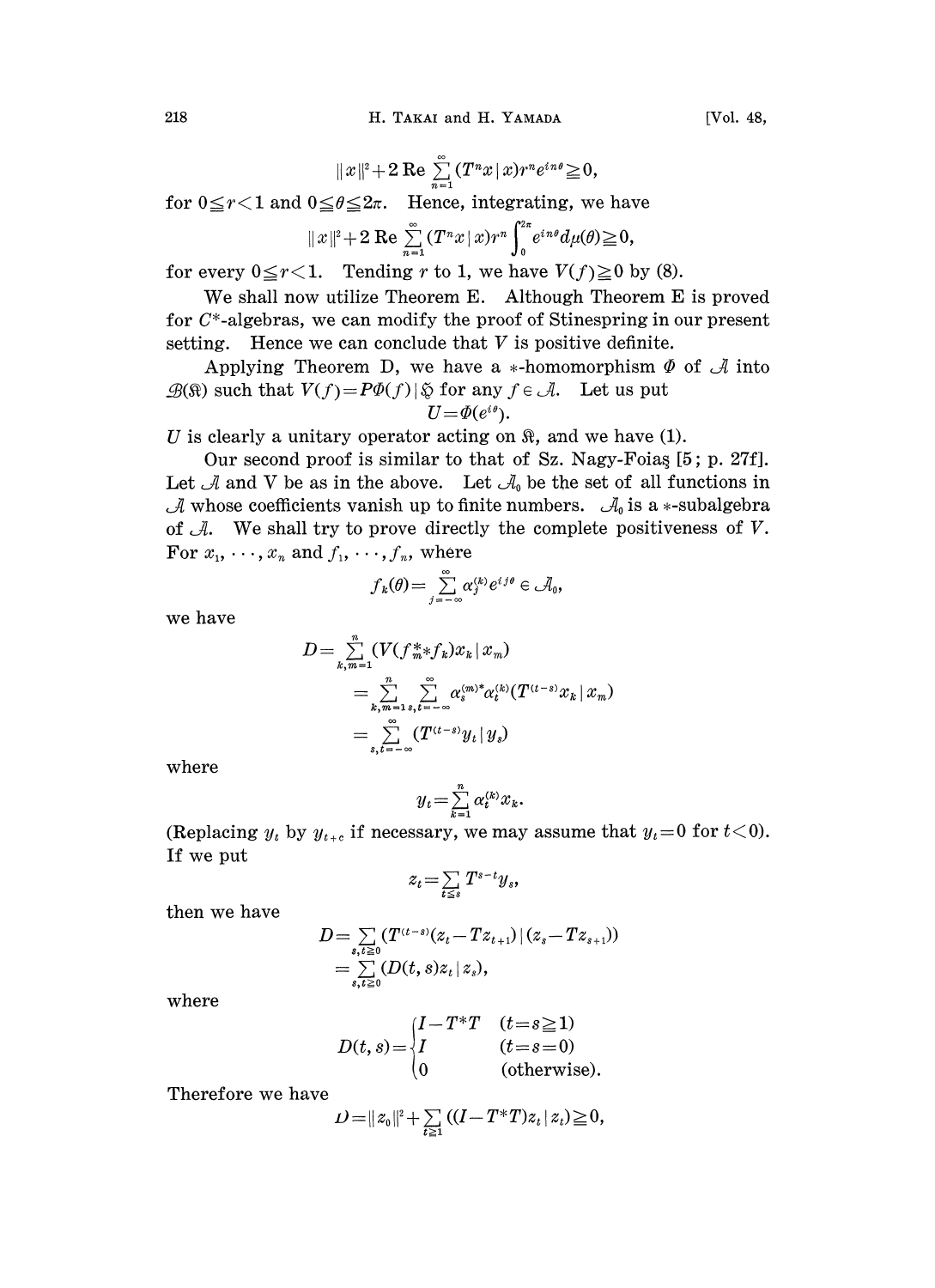which proves that  $V$  is positive definite. The remainder of the proof as same as that of the first proof.

Our third proof is a variant of the second and essentially due to Foias  $[2]$ . In the second proof, we can change into the following:

$$
D = \sum_{k,m=1}^{n} (V(f_m^* * f_k)x_k | x_m)
$$
  
= 
$$
\sum_{s,t=0}^{\infty} (T^{(t-s)}y_t | y_s)
$$
  
= 
$$
\lim_{0 < r \uparrow 1} \sum_{s,t=0}^{\infty} r^{(t-s)} (T^{(t-s)}y_t | y_s)
$$
  
= 
$$
\lim_{0 < r \uparrow 1} \frac{1}{2\pi} \int_0^{2\pi} p(r; \theta) d\theta \ge 0,
$$

where

$$
p(r; \theta) = \text{Re}\left( (I + re^{i\theta})(I - re^{i\theta})^{-1} \sum_{t=-\infty}^{\infty} e^{-it\theta} y_t \Big| \sum_{s=-\infty}^{\infty} e^{is\theta} y_s \right).
$$

3. Equivalence. In this section, we shall show

**Theorem 2.** Theorems B and D are equivalent for abelian  $C^*$ algebras.

Let us assume Theorem B. If  $\mathcal A$  is an abelian  $C^*$ -algebra and V is a positive definite mapping of  $\mathcal A$  into  $\mathcal B(\mathfrak{D})$ . Then, by the Gelfand representation theorem,  $\mathcal A$  is \*-isomorphic to the algebra  $C(X)$  of all continuous functions on a compact Hausdorff space X. Let  $\mathfrak{B}$  be the  $\sigma$ -field of Borel subsets of X. Then if we put  $F_{\xi,\eta} = (V(f)\xi|\eta)$  we obtain a semi-spectral measure  $F(A)$  of  $\mathfrak B$  on  $\mathfrak S$  such that

$$
F_{\varepsilon,\eta}(f) = \int_X f(x) d(F(x)\xi \mid \eta)
$$

for  $f \in \mathcal{A}$  and  $\xi, \eta \in \mathcal{D}$ . Therefore by the hypothesis there exists a spectral measure  $E(A)$  of  $\mathfrak{B}$  on  $\mathfrak{R}\supset \mathfrak{D}$  such that they satisfy (2).

Let us now define a linear map  $\Phi$  of  $\mathcal A$  into  $\mathcal B(\Re)$  by

(9) 
$$
\Phi(f) = \int_X f(x) dE(x) \qquad (f \in \mathcal{A}),
$$

then  $\Phi$  is a \*-homomorphism of  $\mathcal A$  on  $\mathfrak R$  since  $E(A)$  is a spectral measure, and we have (3) as desired.

Conversely, let  $\mathfrak B$  be a  $\sigma$ -field of sets and  $F(A)$  be a semi-spectral measure of  $\mathfrak{B}$  on  $\mathfrak{D}$ . Let  $\mathcal A$  be an abelian C\*-algebra generated by the characteristic functions of sets of  $\mathfrak{B}$  with the sup-norm. If we define a linear map V of  $\mathcal A$  into  $\mathcal B(\S)$  by

(10) 
$$
V(f) = \int_{X} f(x) dF(x) \qquad (f \in \mathcal{A}),
$$

then V is positive definite since  $F(A)$  is a semi-spectral measure. Therefore, by Theorem D, there is a  $*$ -homomorphism  $\Phi$  of  $\mathcal A$  into  $\mathscr{B}(\mathbb{R})$  where  $\mathbb{R}\supset \mathfrak{F}$  such that they satisfy (4).

By the spectral theorem, there is a spectral measure  $E(A)$  which